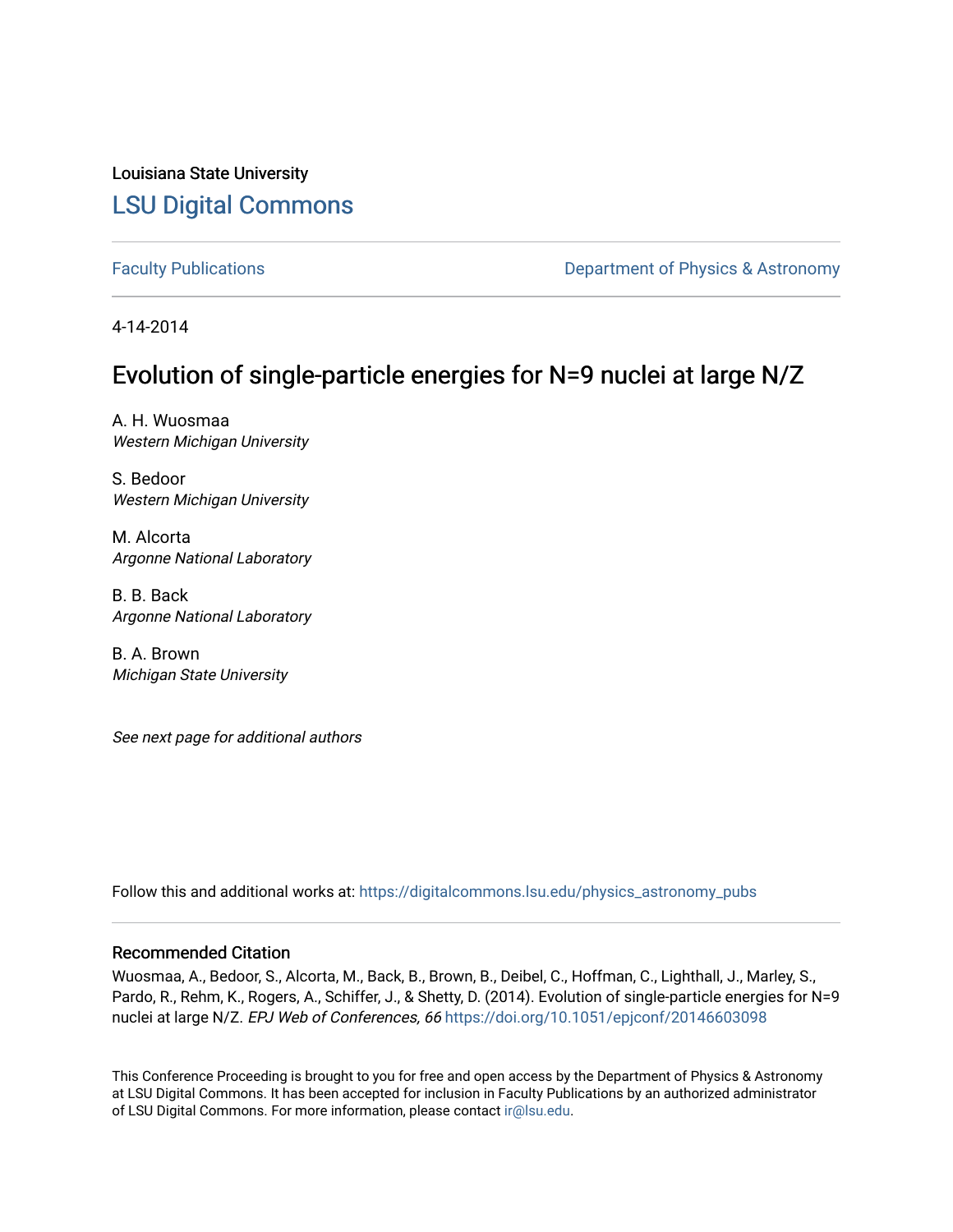### Authors

A. H. Wuosmaa, S. Bedoor, M. Alcorta, B. B. Back, B. A. Brown, C. M. Deibel, C. R. Hoffman, J. C. Lighthall, S. T. Marley, R. C. Pardo, K. E. Rehm, A. M. Rogers, J. P. Schiffer, and D. V. Shetty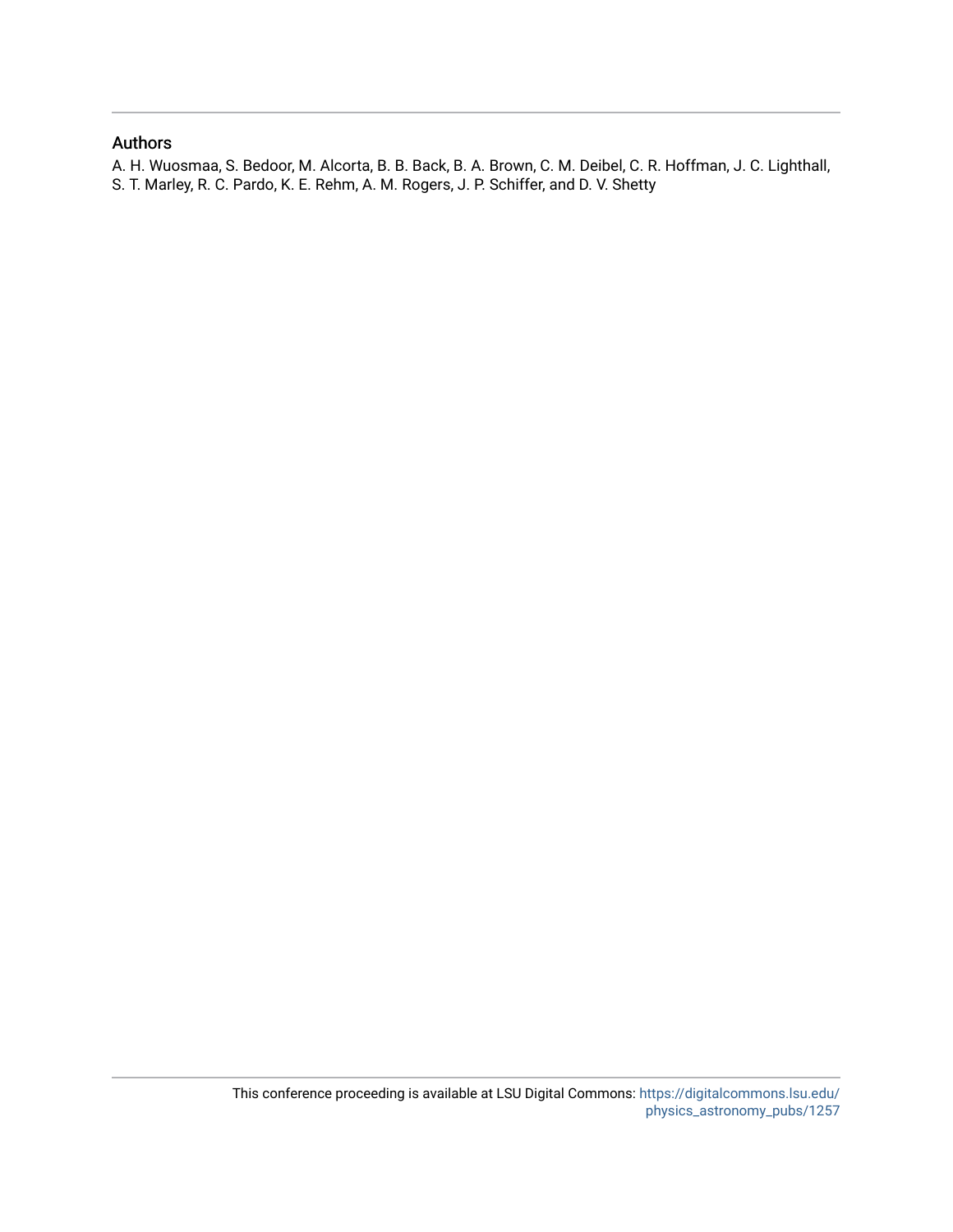DOI: 10.1051/epjconf/ 2014 6 6030 98 <sup>C</sup> Owned by the authors, published by EDP Sciences, 2014 EPJ Web of Conferences **66**, 03098 (2014)

## **Evolution of Single-Particle Energies for N=9 Nuclei at Large N/Z**

A. H. Wuosmaa<sup>1</sup>, S. Bedoor<sup>1</sup>, M. Alcorta<sup>2</sup>, B. B. Back<sup>2</sup>, B. A. Brown<sup>3</sup>, C. M. Deibel<sup>4</sup>, C. R. Hoffman<sup>2</sup>, J. C. Lighthall<sup>1,2</sup>, S. T. Marley<sup>1,2</sup>, R. C. Pardo<sup>2</sup>, K. E. Rehm<sup>2</sup>, A. M. Rogers<sup>2</sup>, J. P. Schiffer<sup>2</sup>, D. V. Shetty $<sup>1</sup>$ </sup>

<sup>1</sup>Department of Physics, Western Michigan University, Kalamazoo, MI 49024-5252 USA <sup>2</sup>Physics Division, Argonne National Laboratory, Argonne, IL 60439 USA

<sup>3</sup>Department of Physics and Astronomy, Michigan State University, E. Lansing, MI 48824 USA

<sup>4</sup>Department of Physics and Astronomy, Louisiana State University, Baton Rouge LA 70803, USA

**Abstract.** We have studied the nucleus <sup>14</sup>B using the <sup>13</sup>B(*d*,*p*)<sup>14</sup>B and <sup>15</sup>C(*d*,<sup>3</sup>He)<sup>14</sup>B reactions. The two reactions provide complementary information about the negativeparity  $1s_{1/2}$  and  $0d_{5/2}$  neutron single-particle states in <sup>14</sup>B. The data from the (*d,p*) reaction give neutron-spectroscopic strengths for these levels, and the  $(d, \n 3He)$  results confirm the existence of a broad 2<sup>-</sup> excited state suggested in the literature. Together these results provide estimates of the *sd*-shell neutron effective single-particle energies in <sup>14</sup>B.

The effective single-particle energies (ESPE) of shell-model orbitals are crucial ingredients for nuclear-structure calculations. In shell-model calculations they set the scale for excitation energies, as well as help determine the degree of configuration mixing for multi-particle states. The ESPE depend on the filling of neutron and proton orbitals, and it is particularly interesting to determine how the values of these energies evolve as a function of N/Z, especially at the limits of nuclear stability.

In light nuclei, the values of the ESPE are sensitive to many aspects of the nuclear force responsible for modifications in heavier systems, such as the tensor force  $[1,2]$ . The nucleus  $^{14}B$ , with a neutron separation energy of 0.969 MeV, is the lightest bound N=9 isotone. With a single neutron outside the closed *p* shell it provides an excellent opportunity to track the  $1s_{1/2}$  and  $0d_{5/2}$  ESPE to, and beyond, the limits of stability. There exists a well-known inversion between these two orbitals moving from  $17O$  to  $15C$ , and we wish to learn how the energies of these orbitals evolve in  $14B$ . To study this evolution, we have investigated the structure of  $^{14}B$  using two nucleon-transfer reactions: neutron adding with <sup>13</sup>B(*d*,*p*)<sup>14</sup>B, and proton removal with <sup>15</sup>C(*d*,<sup>3</sup>He)<sup>14</sup>B. These two reactions provide complementary information about  $^{14}B$  and together, the results provide information that can be used to determine the *sd*-shell ESPE in <sup>14</sup>B.

Our measurements were conducted using the HELIcal Orbit Spectrometer (HELIOS) [3,4] at the ATLAS facility at Argonne National Laboratory. HELIOS is a device specifically designed to study reactions in inverse kinematics. HELIOS utilizes the uniform magnetic field produced by a large solenoid magnet to transport light-charged particles from the target to an array of position-sensitive silicon detectors. The magnetic-field axis is aligned with the beam direction, and the target and silicon-detector array also lie on this axis. Conceptual and operational details about HELIOS may be found in [3,4]. In our measurements, unstable  $^{13}$ B and  $^{15}$ C beams were produced from a primary  $^{14}$ C beam at 17.1 MeV/u, using the <sup>14</sup>C( $^{9}Be$ ,  $^{10}B$ )<sup>13</sup>B and <sup>14</sup>C( $d$ , $p$ )<sup>15</sup>C reactions, respectively, using the in-

This is an Open Access article distributed under the terms of the Creative Commons Attribution License 2.0, which permits unrestricted use, distribution, and reproduction in any medium, provided the original work is properly cited.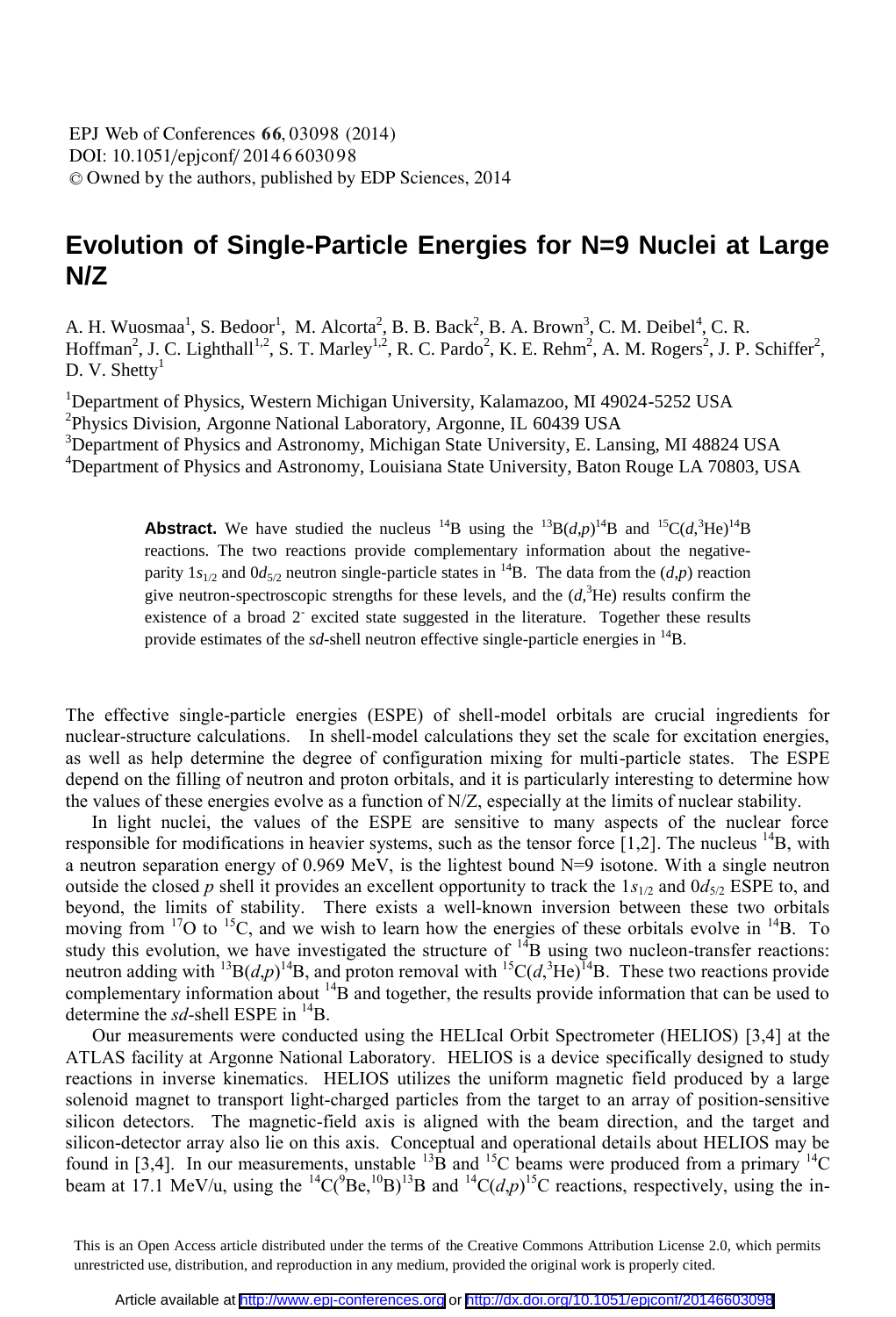flight production facility at Argonne National Laboratory [5]. The light-charged particles ( ${}^{3}$ He and *p*) were detected in the HELIOS silicon-detector array. For the (*d*,*p*) reaction, the interesting protons are emitted at backward ( $\theta_{lab} > 90^\circ$ ) angles, whereas <sup>3</sup>He particles from the (*d*,<sup>3</sup>He) reaction go to forward angles in the laboratory. The forward-going  $^{13,14}B$  particles from unbound, and bound states in  $^{14}B$ were detected and identified in silicon-detector telescopes at the downstream end of HELIOS. The <sup>14</sup>B excitation energy is deduced from the correlation between the energy and the position of the detected light charged particle as described in [3,4].

Figure 1 shows <sup>14</sup>B excitation-energy spectra for the <sup>13</sup>B(*d*,*p*)<sup>14</sup>B (a) and <sup>15</sup>C(*d*,<sup>3</sup>He)<sup>14</sup>B (b) reactions. The filled (open) histograms represent events where the proton or <sup>3</sup>He was detected in coincidence with identified  $^{14}B(^{13}B)$  ions, corresponding to bound(unbound) states in  $^{14}B$ . In  $^{14}B$ , lowlying negative-parity states are formed by coupling  $1s_{1/2}$  or  $0d_{5/2}$  neutrons to a  $0p_{3/2}$  proton hole, and compilations  $[6]$  give a sequence of  $(2,1,3,2,4)$  states, determined largely from a study of the <sup>14</sup>C( ${}^{7}Li$ ,<sup>7</sup>Be)<sup>14</sup>B reaction and a comparison to known levels in <sup>12</sup>B [7]. The (2<sub>1</sub>,1<sub>1</sub>,3<sub>1</sub>,4<sub>1</sub>) states are observed in the  $(d,p)$  reaction, although the measurement is probably insensitive to the broad excited  $2^{\circ}$  state as it would be buried beneath the much stronger  $3^{\circ}$  and  $4^{\circ}$  excitations. The cross-hatched histogram in Fig. 1(a) shows an estimate of how the  $2\frac{1}{2}$  level would appear in our data. A broad  $1\frac{1}{2}$ state is expected at higher excitation energy; however such a level is not conclusively identified in the spectrum. Due to the  $1s_{1/2}$  neutron single-particle nature of <sup>15</sup>C, only states in <sup>14</sup>B with  $1s_{1/2}$ spectroscopic strength should be populated in the  $(d<sup>3</sup>)$ He) reaction. The <sup>14</sup>B excitation-energy spectrum from that reaction in Fig. 1(b) contains only the ground and first-excited states, and a weak, broad bump that appears near 2 MeV. Although the statistics are small, the data are reasonably clean and we tentatively associate this bump with the  $2<sub>2</sub>$  state at 1.86 MeV in the literature.



**Figure 1.** Excitation-energy spectra for the <sup>13</sup>B(*d*,*p*)<sup>14</sup>B (a) and <sup>15</sup>C(*d*,<sup>3</sup>He)<sup>14</sup>B (b) reactions.

Figure 2 shows angular distributions for the four narrow states observed in the  $^{13}B(d,p)^{14}B$ reaction, plotted with curves from distorted-wave Born-Approximation calculations. The opticalmodel parameters reproduce proton and deuteron elastic scattering from <sup>12,13</sup>C at the same bombarding energy and are given in Ref. [8]. For the 2<sup>-</sup> and 1<sup>-</sup> states, both *l*=0 and 2 are permitted, and the dashed and dot-dashed curves represent  $l=0$ , and 2, respectively. The solid curves shows the sum of  $l=0+2$ determined from a best fit to the data. The 3 and 4 angular distributions are well described by pure *l*=2 transitions as expected.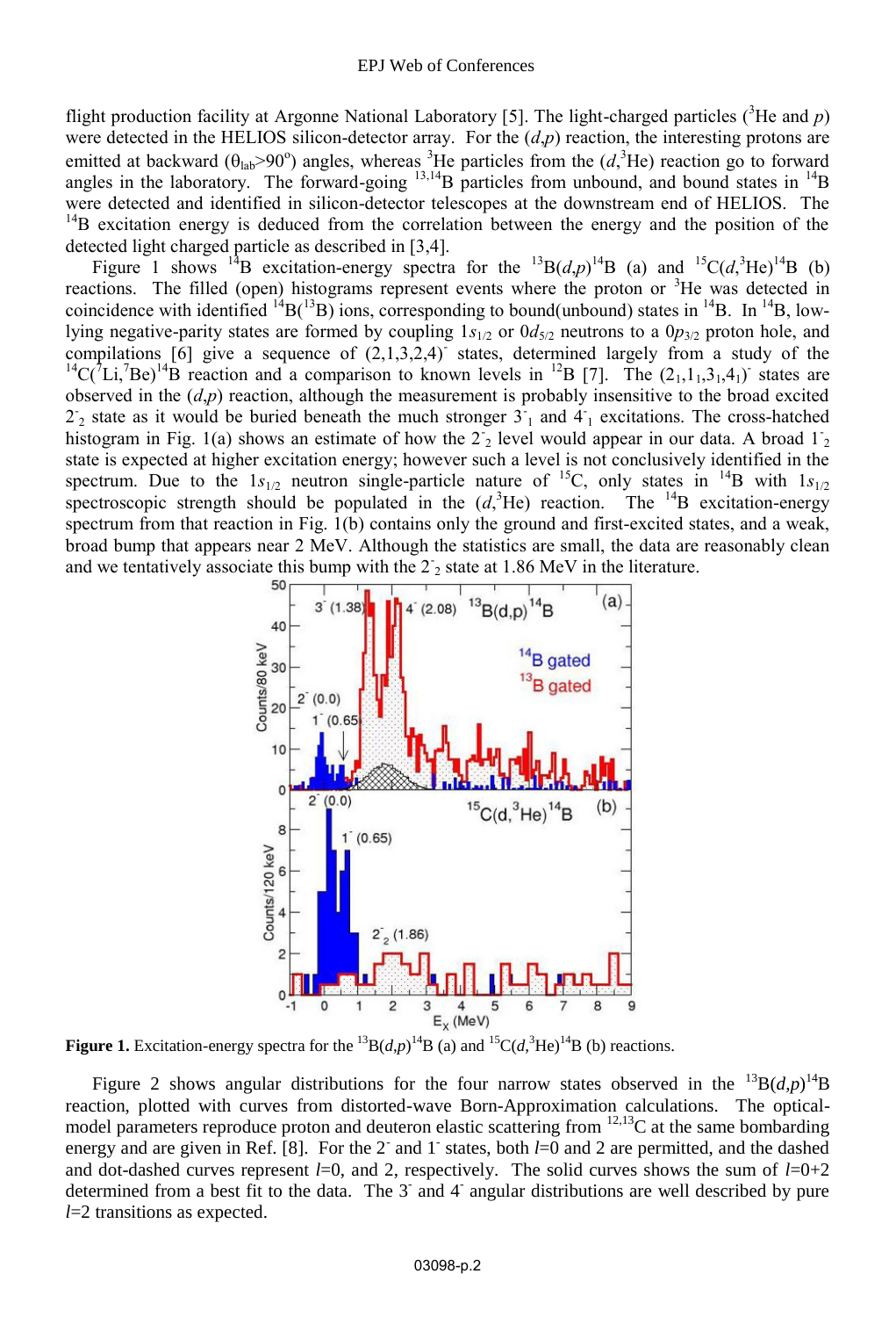#### INPC 2013

Spectroscopic factors (SF) deduced from comparisons between the data and the DWBA calculations are plotted in Fig. 3, which also shows the values from shell-model calculations using the WBP and WBT interactions [9]. Here, the SF deduced from the experiment are normalized such that the value of  $S(3^-)=1.0$ . Uncertainties are determined from the least-squares fitting procedure. The agreement between the calculated and deduced relative SF for the observed states is excellent.





**Figure 2.** Angular distributions for the  ${}^{13}B(d,p)$ <sup>14</sup>B reaction. The curves are described in the text.

**Figure 3.** Experimental and theoretical SF for <sup>14</sup>B. Filled(open) symbols correspond to *l*=0(2).

Although the  $2^{\degree}$  and  $1^{\degree}$  excitations are not observed in the <sup>13</sup>B(*d*,*p*)<sup>14</sup>B reaction, it is possible to estimate their SF under the assumptions that the  $(2, 2, 2)$  and  $(1, 1, 1)$  levels are pairs of orthogonal states mixed by the residual interaction, and that  $0d_{3/2}$  neutrons are irrelevant at low excitation energies. In that case, the SF for the unobserved levels can be determined from those of the observed states. These values are indicated by the dashed lines in Figure 3(c). The weak population of the  $2<sub>2</sub>$ state in the  $(d, {}^{3}He)$  reaction seen in Figure 1(b) is consistent with the small  $1s_{1/2}$  SF inferred from the  $(d,p)$  data. From the  $(d,p)$  reaction, we find that the  $1<sub>1</sub>$  first-excited state is essentially pure *l*=0, and thus the  $1<sub>2</sub>$  state would have little or no strength in the  $(d<sub>1</sub><sup>3</sup>He)$  reaction.

With the SF determined for the low-lying  $1s_{1/2}$  and  $0d_{5/2}$  neutron states determined from the  $(d,p)$ reaction, and the  $2^{\circ}$  state confirmed from the  $(d,{}^{3}He)$  reaction, we can estimate the ESPE of those orbitals from the centroid of the SF-weighted excitation energies, also weighted by the (2*J*+1) statistical factor (See Ref. [10]). Here, as the energy of the  $1<sub>2</sub>$  excitation is still unknown, we assign it the value of  $E_X(1)$ <sup>-2</sup>.5 MeV from the WBT calculation, although due to the small  $1s_{1/2}$  SF and low spin this precise value has little influence on the final ESPE values. The ESPE for *N*=9 isotones from <sup>17</sup>O to <sup>13</sup>Be are plotted in Fig. 4, with the results for <sup>16</sup>N and <sup>13</sup>Be taken from the work of Bohne *et al*. [11], and Simon *et al.* [12], respectively. The present results for <sup>14</sup>B fit the trends established by the other nuclei extremely well. The corresponding values from the WBP and WBT calculations, as well as from a new calculation from Yuan *et al*. [13] are shown as the solid, dashed, and dotted horizontal lines in Fig. 4. In addition to better reproducing the  $1s_{1/2}$ -0 $d_{5/2}$  splitting, this recent interaction is in